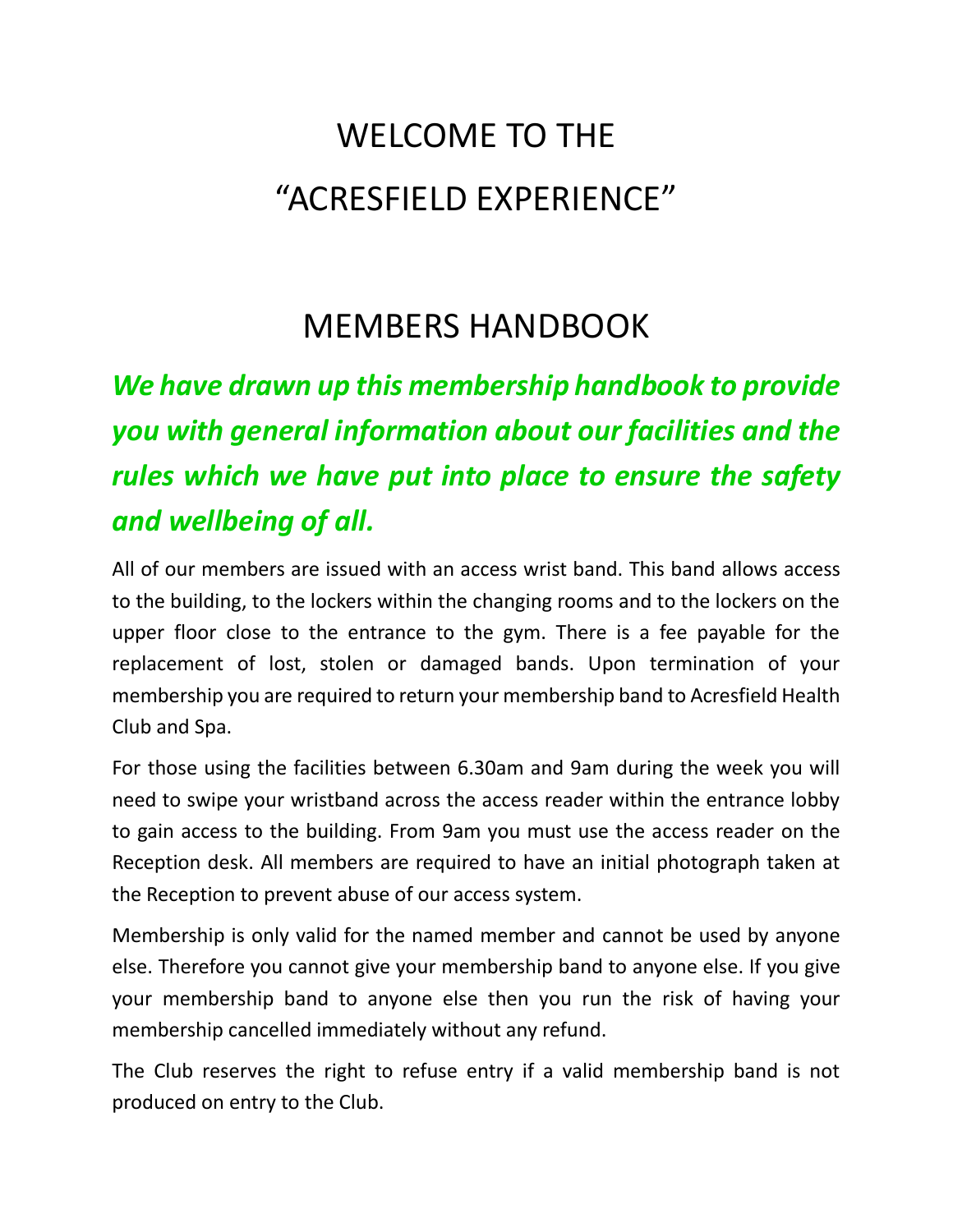Opening times will be posted on our website **www.acresfieldleisure.co.uk** and on the information screen within the Foyer. You will be notified by email of any changes to the standard opening hours giving as much notice as possible.

You are respectfully requested to leave the activity areas at the time of closing in order to use the showering and changing facilities. The Club will close within 20 minutes following the end of scheduled activities.

Appropriate rules are displayed within the Club. Please ensure that you read these before using any particular area. Please note that an adult is classed as a person aged 16 and over.

Members under 16 years of age must be supervised at all times whilst in the Club, unless they are involved in a children's activity session.

All members must complete a Pre Activity Questionnaire before using the fitness facilities**.**

Members and guests are particularly advised not to undertake strenuous physical activity for which they may be medically unfit.

All members and guests use the equipment and facilities entirely at their own risk and the Club does not accept responsibility for any harm or injury to any member or guest however caused.

Members and guests who have any reservations as to their physical condition are advised to have a medical check up before embarking on any exercise.

All members wishing to use the Technogym Fitness Suite should undergo a Fitness Evaluation and a one to one induction with a member of our Fitness Team.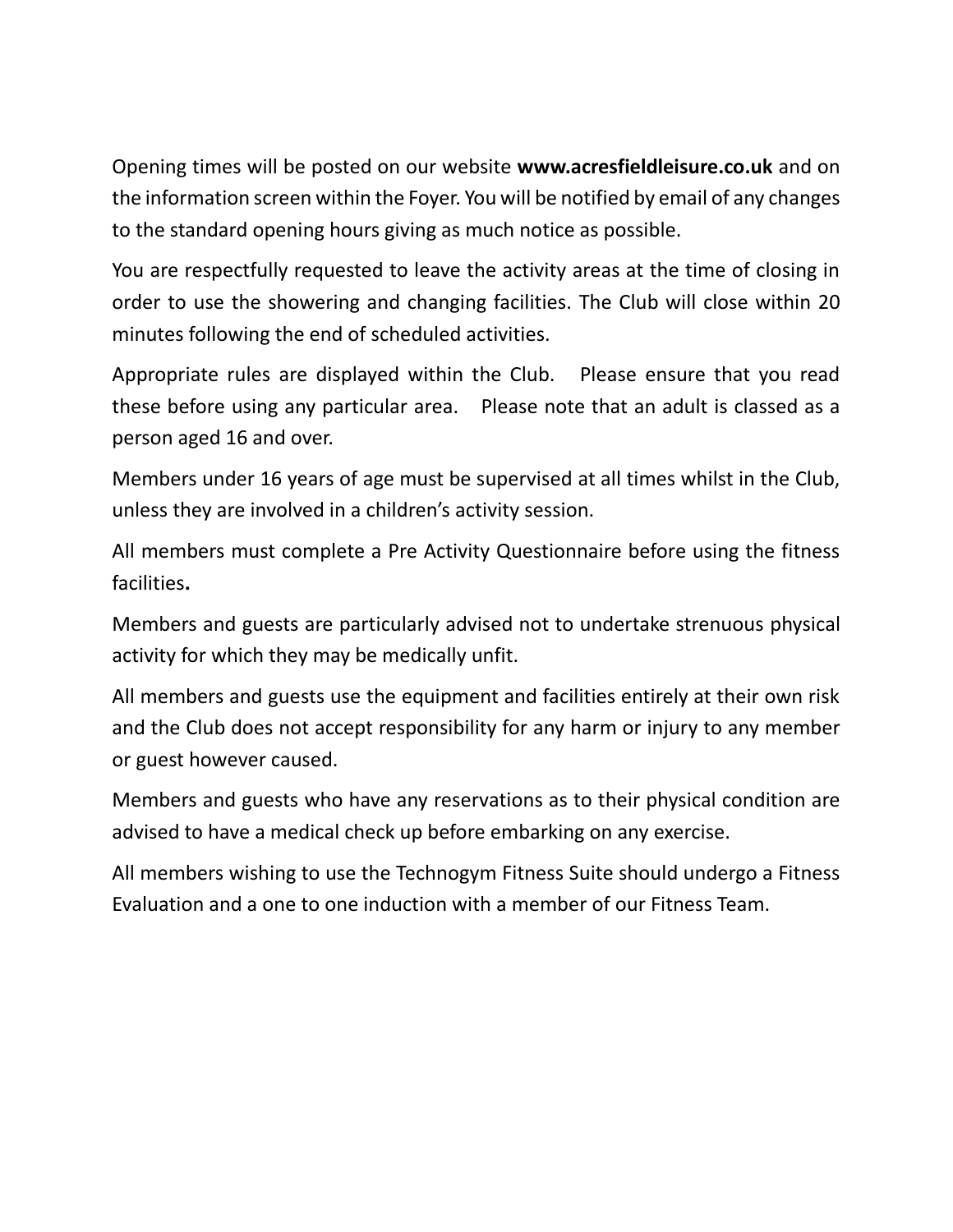## **GENERAL**

You are not permitted to bring pets (other than guide dogs) on to the Club premises.

You must not consume any food or drink in the Bistro and Foyer Area which you have not bought from within the Club. Crockery and glass in any shape or form is not allowed in the Health Club other than from the Bistro.

Use of photographic equipment is not allowed without the specific approval of the Duty Manager and with the appropriate written consent of those concerned. We reserve the right to use any individual or group photographs or movie shots for press or promotional purposes. Where possible we will ask you to sign a use of image form.

Persons who appear to be under the influence of drink or drugs will be asked to leave the Club.

No smoking or the use of E-Cigarettes within the building.

All equipment, staff and fellow users must be treated with due care and respect.

Appropriate footwear and clothing must be worn at all times whilst in the Club.

Any person whose behaviour is deemed inappropriate by a member of our team will be removed from the Club. Any incidents of this nature should be reported to a member of our team immediately.

The Club reserves the right at any time to set aside facilities for tournaments, exhibitions or other social activities.

## **LOST PROPERTY**

All lost property found on the premises should be handed into the Club Reception. No hair brushes, shampoos, soaps, deodorants or similar products will be kept in lost property, they will be disposed of immediately. All other items will be kept by the Club for 2 weeks and then donated to a local charity.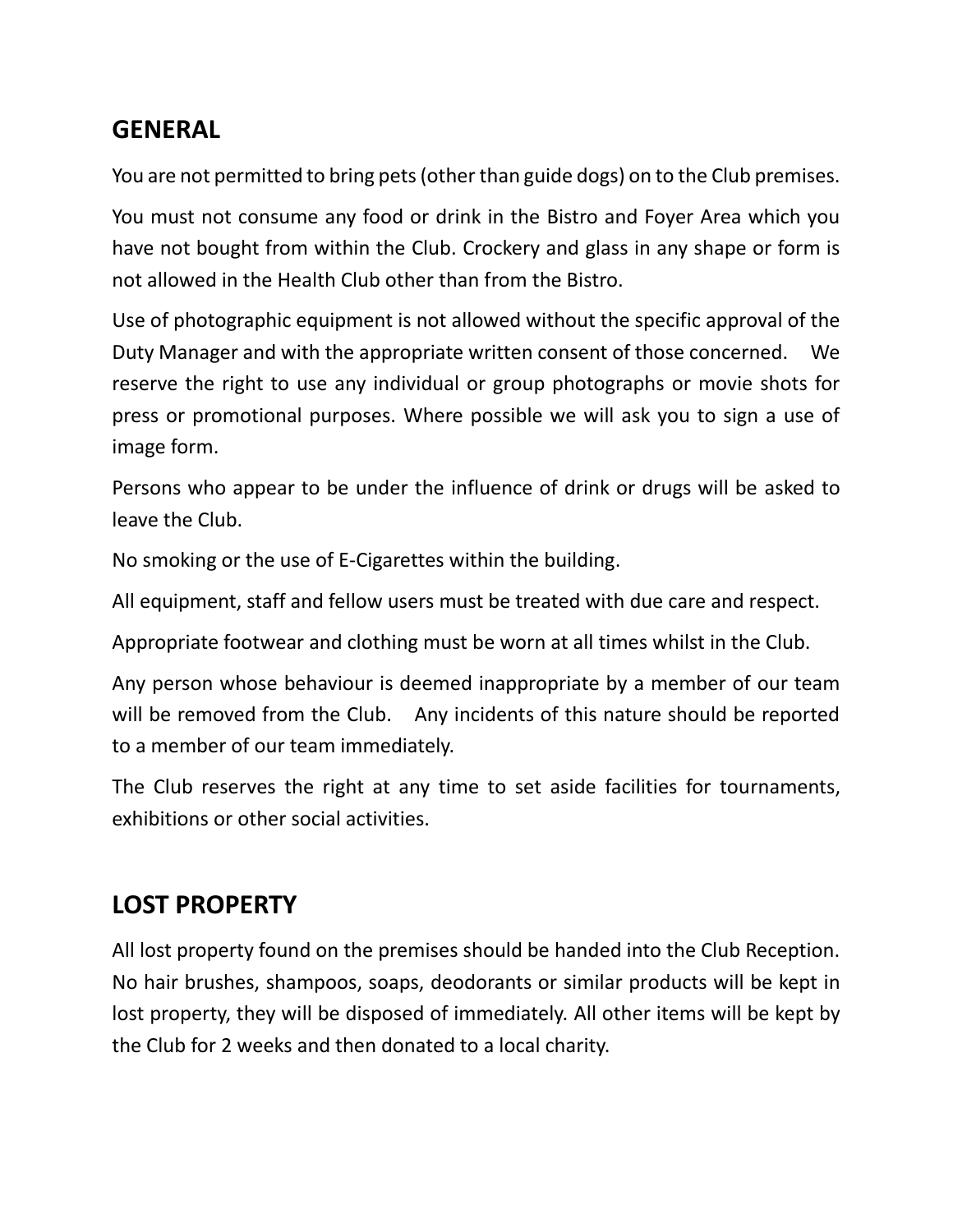## **GUESTS AND VISITORS**

Every member (over the age of 16) can bring one guest to the Club upon payment of the Guest fee and completion of a Pre-Activity Questionnaire by the guest. Members must accompany their guest/s at all times.

Once children reach the age of 5 years they will be charged a guest fee at the rate applicable to children.

Members must ensure that their guests abide by the rules of the Club and accept responsibility for their guest's behaviour.

The Club reserves the right to refuse any person admission as a guest to the Club without reason.

### **EQUIPMENT**

Other than purchased retail products, Acresfield property must not be removed from the Club, buildings or grounds. Any person who removes, damages or destroys any property of the Club shall be responsible and liable for the replacement or repair of such property at his or her sole expense and shall indemnify the Club against any costs or expenses however incurred by the Club in repairing or replacing such property. Prosecution will follow in certain cases.

### **THE CHANGING ROOMS**

For the discretion of all of our Members and Guests children are not permitted to use the Changing Rooms of the opposite sex once they have reached their 7th Birthday. If a child is tall for his/her age and is under 7 years it is at our discretion to prevent access into the Changing Rooms of the opposite sex.

Members of our team regularly check these areas. Please assist them by keeping the changing areas as clean and as tidy as possible.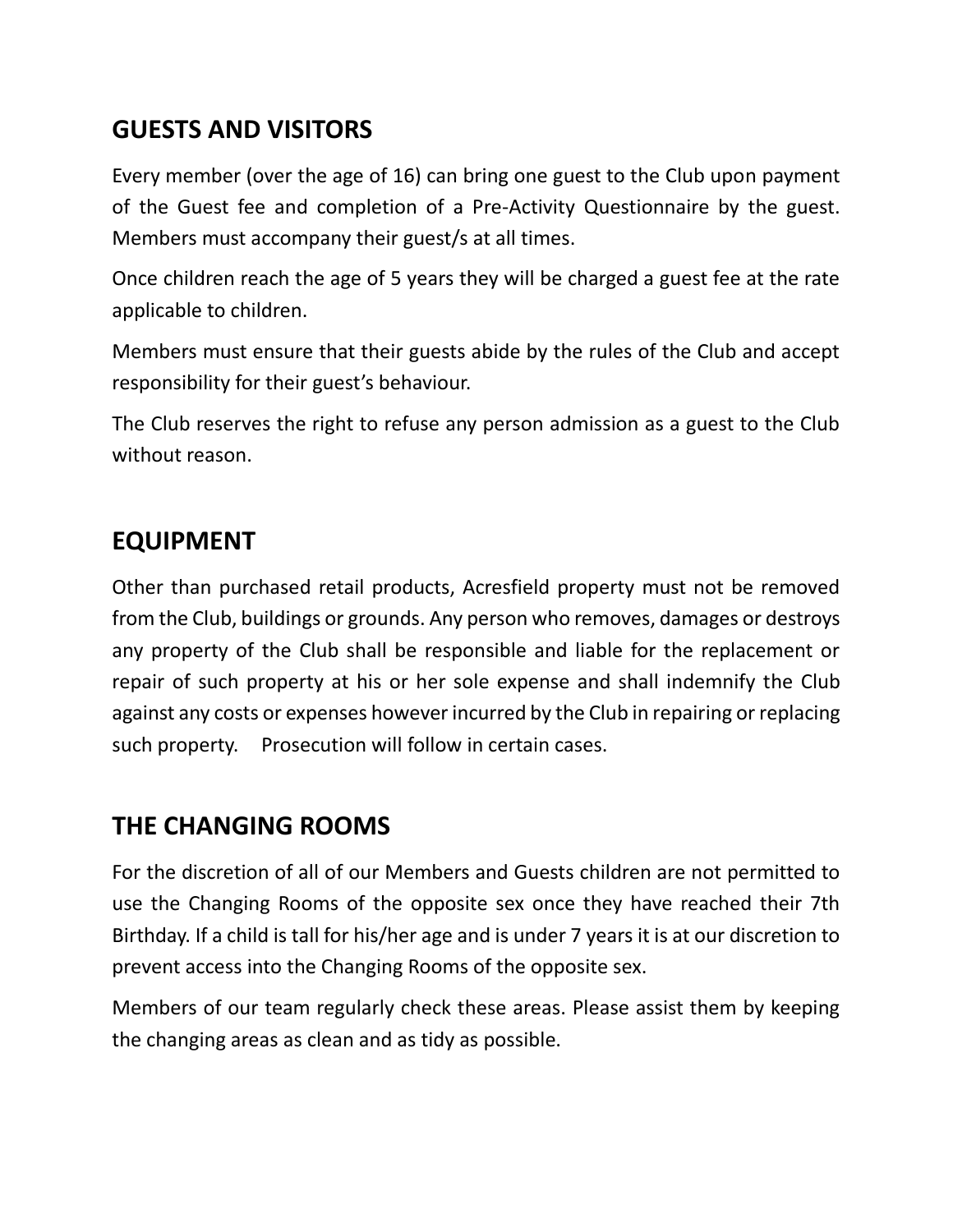Please use the lockers provided for your personal belongings only. Please note that at closing time the lockers automatically unlock and any item/s left within any locker will be placed in Lost Property. Please therefore remove all of your items from the lockers when you leave the Club.

Please look after your valuables. The Club cannot accept liability for loss or damage to any property left in this area whether stored in lockers or otherwise.

Our team members reserve the right to check lockers to resolve safety/security concerns. We will attempt to contact the member concerned should this occur.

Please dispose of all litter in the bins provided. Please report the presence of any suspicious individuals in the Changing Rooms to a member of our team.

## **THE GYM/FITNESS SUITE**

To promote safe exercise please ask for assistance from a member of our Fitness Team before performing unfamiliar exercises.

For your comfort, appropriate exercise clothing and shoes should be worn whilst exercising.

Please ensure that the equipment is properly sanitised after use using the cleaners provided and that weights are replaced after use.

We urge all members to arrive on time for any appointments with the Fitness Team or Personal Trainers.

Children under the age of 16 are not allowed to use this area.

Personal Training is available at the Club and can be booked at the Reception. Such training is undertaken by qualified experience members of our team. No other personal training is permitted.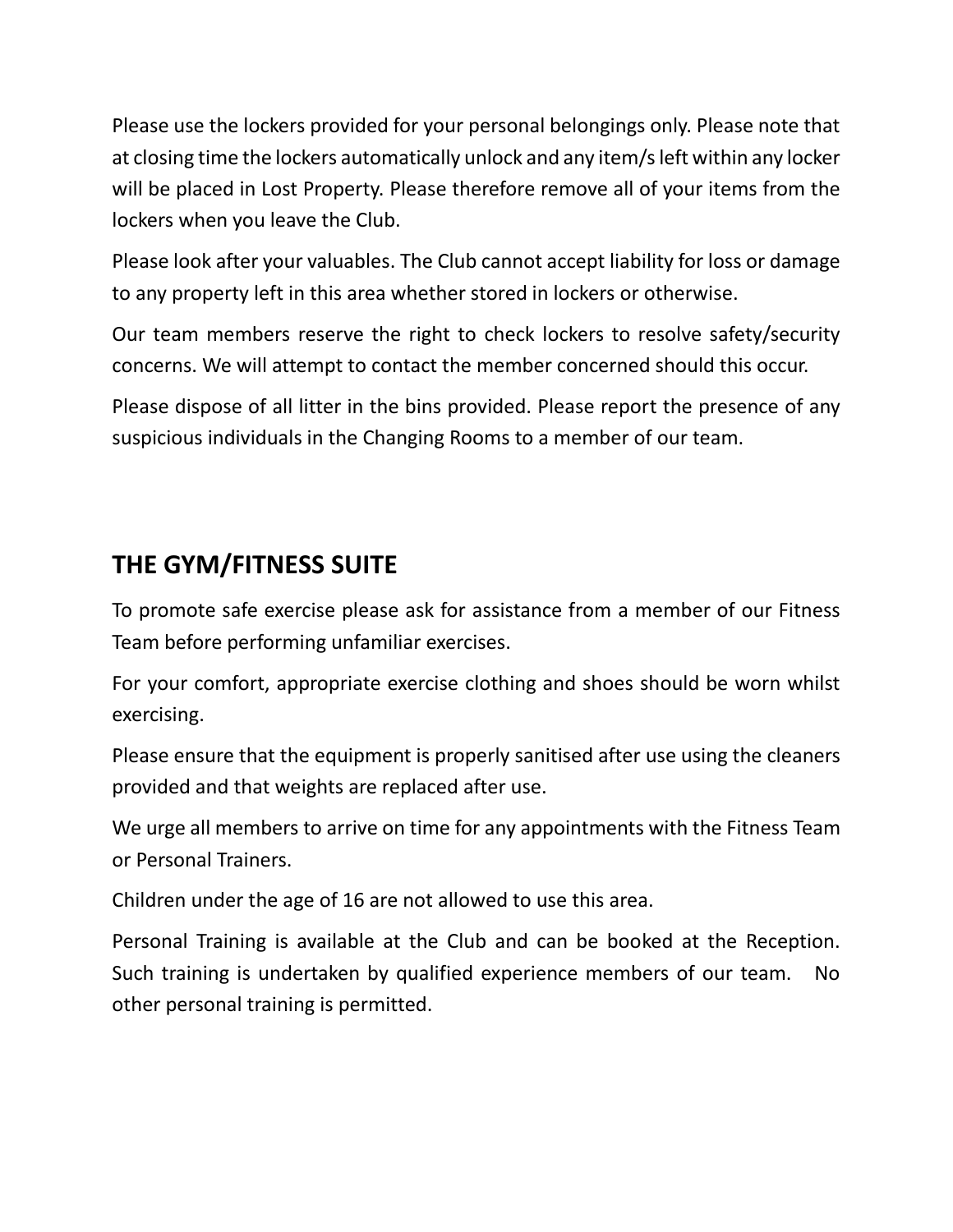## **FITNESS AND DANCE CLASSES**

Classes can be booked 8 days in advance through our bookings management system on our website or at the Reception.

To ensure the comfort of all, class sizes are restricted. Once the maximum number is reached no other members will be able to enter the particular class.

Failure to attend a pre-booked class may result in your booking privileges being removed or suspended.

If you are unable to attend a pre-booked class, please contact Reception either in person or by telephone or alternatively cancel your booking through the bookings management system on our website before the class is due to start so that your place can be re-allocated. The warm up is an important part of the class to reduce the risk of injury, so please arrive on time. Failure to turn up on time may result in your place being issued to a member on the waiting list.

Please inform your instructor if you have any injuries or medical conditions, or if your medical condition changes.

For your comfort and for the comfort of others we ask all members to wear correct footwear and unrestrictive clothing.

An instructor may ask you to leave a class if you are behaving inappropriately.

Due to unforeseen circumstances it may be necessary to change or even cancel a class at short notice. However, we will endeavour to provide as much notice as possible.

If the class is held in The Arena we ask you to leave that area quickly after the class to allow the next class to start on time.

Please do not enter The Arena until the class before has finished and exited the area. Acresfield Health Club require a minimum of 3 participants for a class to take place. Members may use the Arena when classes or any other activities are not taking place with the guidance of a member of our Fitness Team. Please ensure that the equipment is put back after use.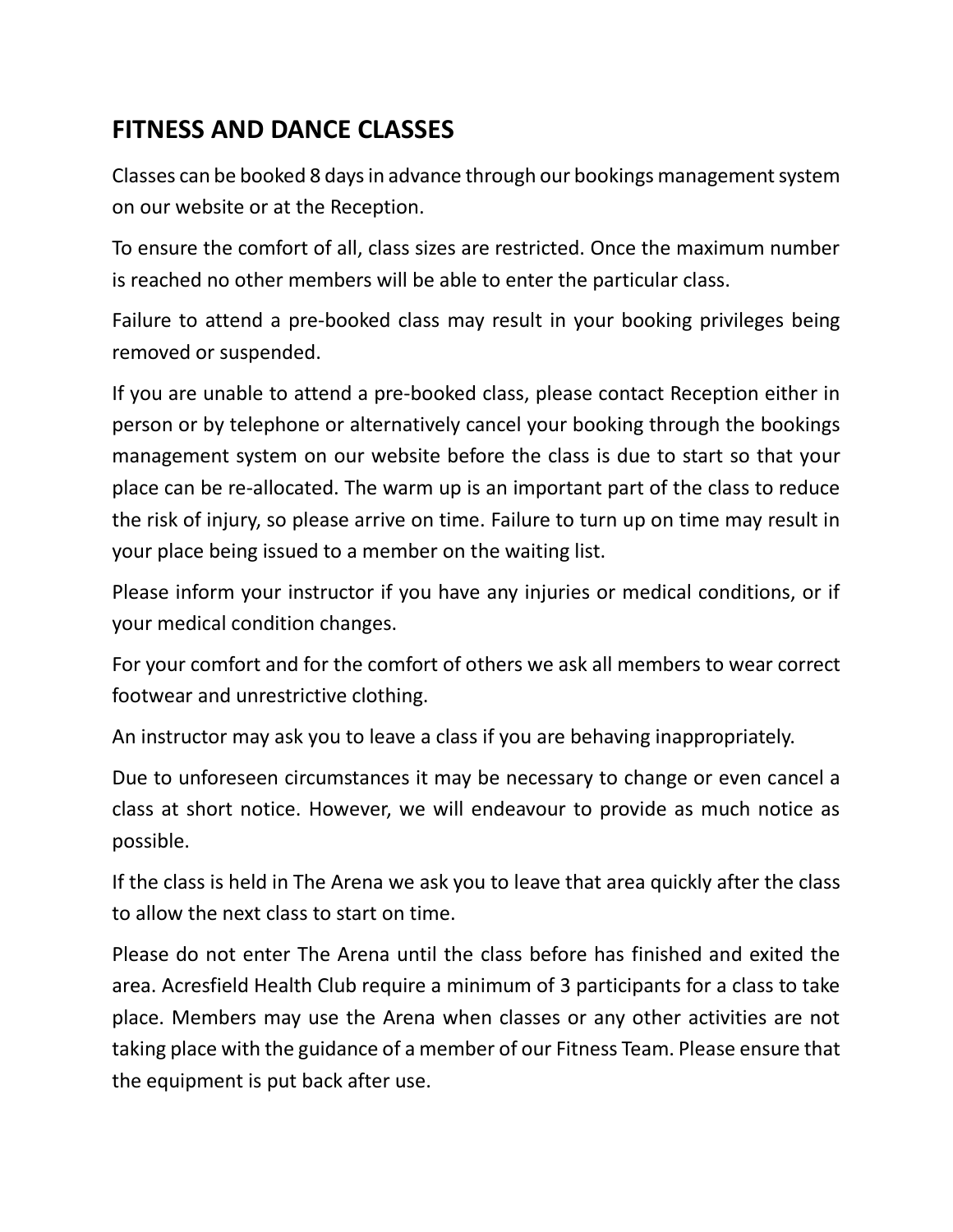## **BEHAVIOUR AND DRESS CODE**

Please behave appropriately when in or around the Club. Do not use foul, loud or abusive language, do not act in a threatening manner. Acresfield Health Club & Spa will not tolerate violent or aggressive behaviour.

Acresfield Health Club & Spa may terminate your membership or may refuse you entry to the Club or eject you from the Club, if you commit a breach of the Club Rules, or any other serious act of misconduct.

All complaints should be communicated to the Club/Duty Manager.

Please dress in suitable clothing whilst in the Club. Guidance as to suitable attire may be obtained from the Club Manager who may, at his/her discretion, require you to leave the Club premises or part of the Club premises, if you are not dressed appropriately.

T-shirts, socks and cut off denims are not to be worn in the pool.

We would ask members and guest to wear non-court marking shoes—ie black soled shoes—in the Arena and in the Fitness Suite.

Towels are available to hire from the Reception. There is a charge for the hire of a towel.

#### **CAR PARKING**

The car park is available for members, guests, visitors and team members of Acresfield Health Club and Spa. The car park can only be used by Members, Guests and Visitors while they are on Club premises. You may not leave your vehicle on our car park at any other time. No unauthorised parking is permitted; any such unauthorised parking may result in the vehicle being clamped and a fee may be charged for the removal of the clamp.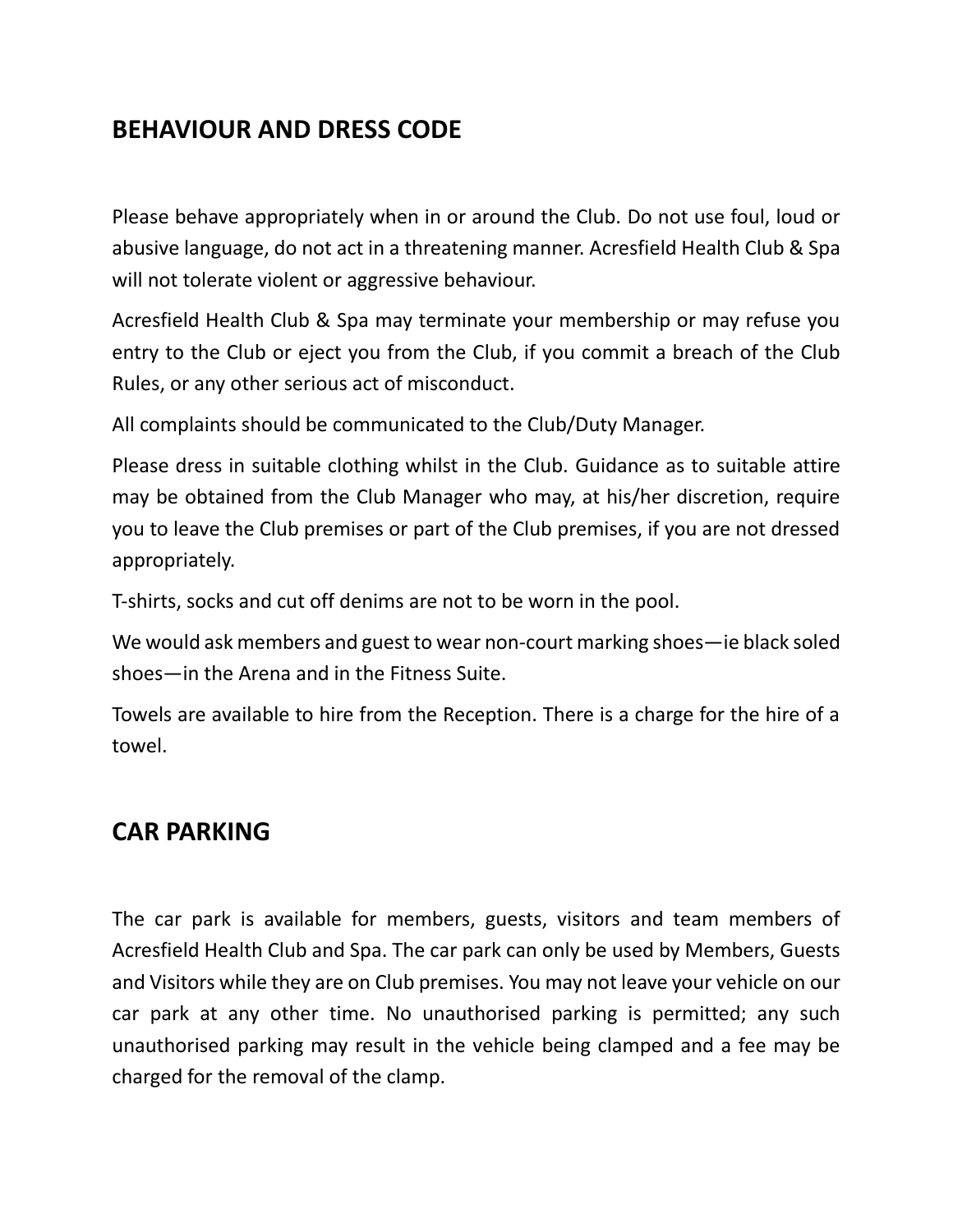## **SWIMMING POOL AND SPA AREA**

**The swimming pool will open at 7.15am Monday to Friday until 9pm and at 8.30am until closing on Saturday and Sunday. Check for Bank Holiday and for Public Holiday opening times as times may differ.**

Members and guests use the swimming pool and the spa area at their own risk and the Club does not accept responsibility for any harm or injury to any member or guest however caused.

No running around the poolside or in the changing rooms, no diving and no jumping into the swimming pool is allowed. The Pool and Spa Rules are clearly on display around the pool. These rules must be adhered to for the safety of all.

The Swimming Pool has a constant depth of 1.2m.

Non swimmers should wear approved swimming aids, except in an appropriate teaching environment. If in doubt please ask at Reception.

Swimmers must let a team member know of any illness or disability that may affect them. This is for your safety as well as the safety of others.

Masks, snorkels and flippers are not allowed in the pool during general swimming sessions.

No outdoor footwear to be worn on poolside. Towel and robe hooks are available for you to use by the pool.

No balls, floats or inflatables are permitted in the swimming pool area other than those provided by the Club. Buoyancy aids are permitted.

For health and hygiene reasons, it is mandatory for all members and guests to shower before entering the pool.

Members and guests must correctly wear conventional costumes only.

The pool may be reserved at certain periods for special events in part or as a whole. Prior notice will be displayed on the information screen within the foyer area.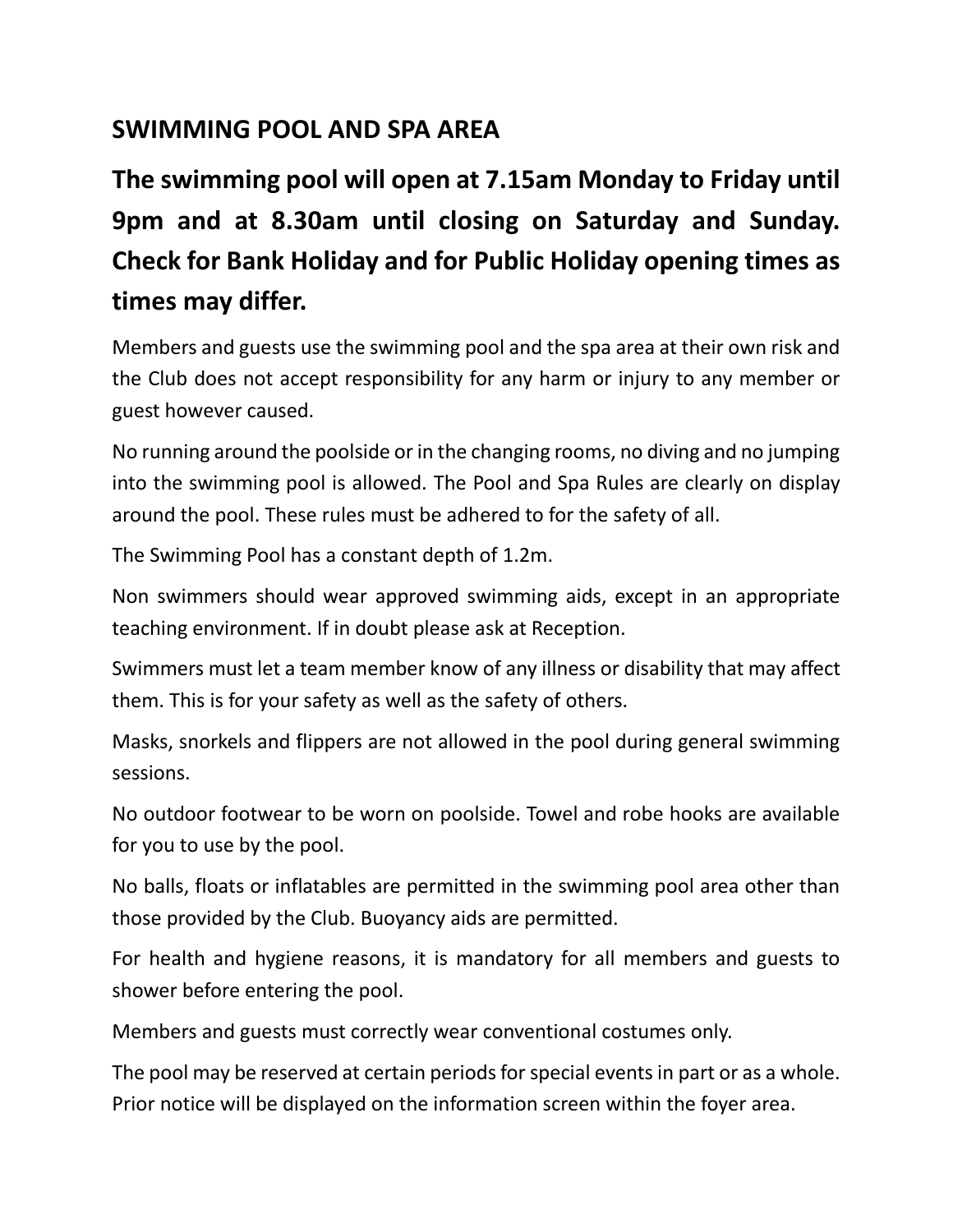For Health & Safety reasons mobile phones or any devices with camera capabilities are not permitted on poolside.

The pool must not be used for coaching/instructing unless prior approval has been given by the Duty Manager.

## FOR INFANTS WE OFFER "WATER BABIES"

#### THEIR CONTACT TELEPHONE NUMBER IS

#### **01204 846003**

### **THE SPA AREA—JACUZZI, SAUNA & STEAM ROOM**

Children under the age of 16 may not use the spa facilities (Jacuzzi). This is for health reasons. Also expectant mothers after 5 months of pregnancy should not use the spa.

Please do not bring oils or essences or flammable items into the spa area. Soaps and shampoos must not be used in the spa.

For your safety and comfort please refrain from stepping on the Spa cover grills.

Members and guests must shower after using the Sauna and Steam Rooms before using the Jacuzzi or the Swimming Pool.

These facilities are mixed and so all members should ensure that swimming costumes are worn.

Shaving or eating is not permitted in these areas.

The use of these facilities is at members and guests own risk and the Club does not accept responsibility for any harm or injury however caused.

Mobile phones or any other device with camera capabilities are not allowed in this relaxation area.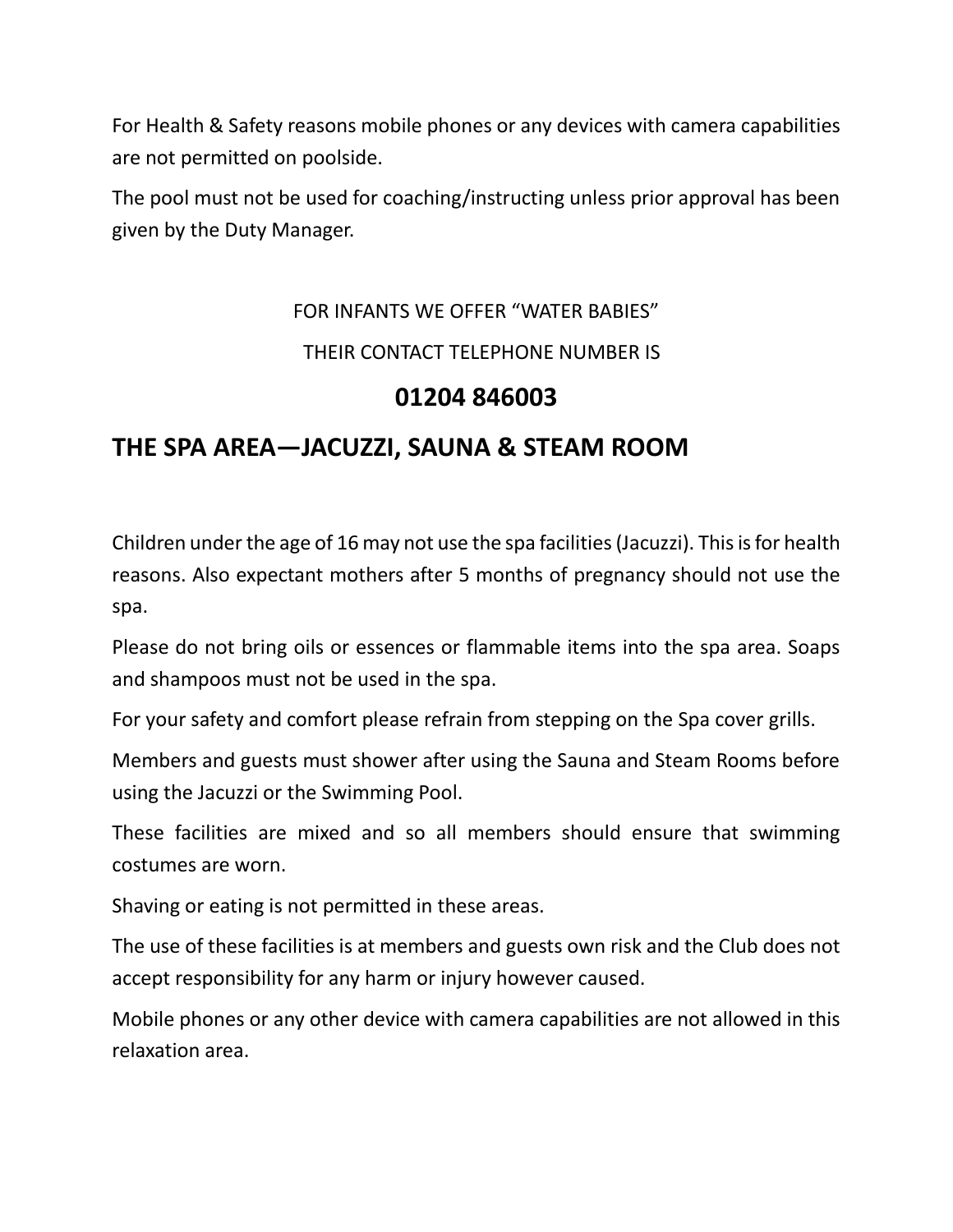#### **FIRE EXITS**

Please do not use any of the fire exits to leave the building unless during an evacuation.

### **GIFT VOUCHERS**

**Gift Vouchers in various denominations are available to give to that special person on a special occasion.**

### **LIABILITY**

The Club's liability for damage or loss to member's property is strictly limited to any damage or loss suffered as a result of the negligence of the Club, its team members or its agents. With the exception, the Club will not accept liability for the safety of members and guests or their personal property brought onto the Club's premises, unless such property is handed to the Club Reception and a signed receipt is given (this does not include lost property). The Club reserves the right, in its absolute discretion, to refuse to store any such personal property of members or guests. Property stored in lockers provided by the Club or its agents are stored at the owners risk and no liability for loss or damage will be accepted by the Club. Cars parked in the Club Car Park or elsewhere on the premises and all the contents in them are left at the owners risk and the Club will not accept any liability for loss or damage in respect thereof. The Club cannot accept any liability for any accident to any member or guest that may occur on the premises or within the grounds of the Club other than liability which may arise from the negligence of the Club, its team members or its agents. Any member or guest who suffers an accident on the Club premises or in the Club grounds must report the accident and the circumstances under which it occurred to the Club Manager or Duty Manager immediately following the accident.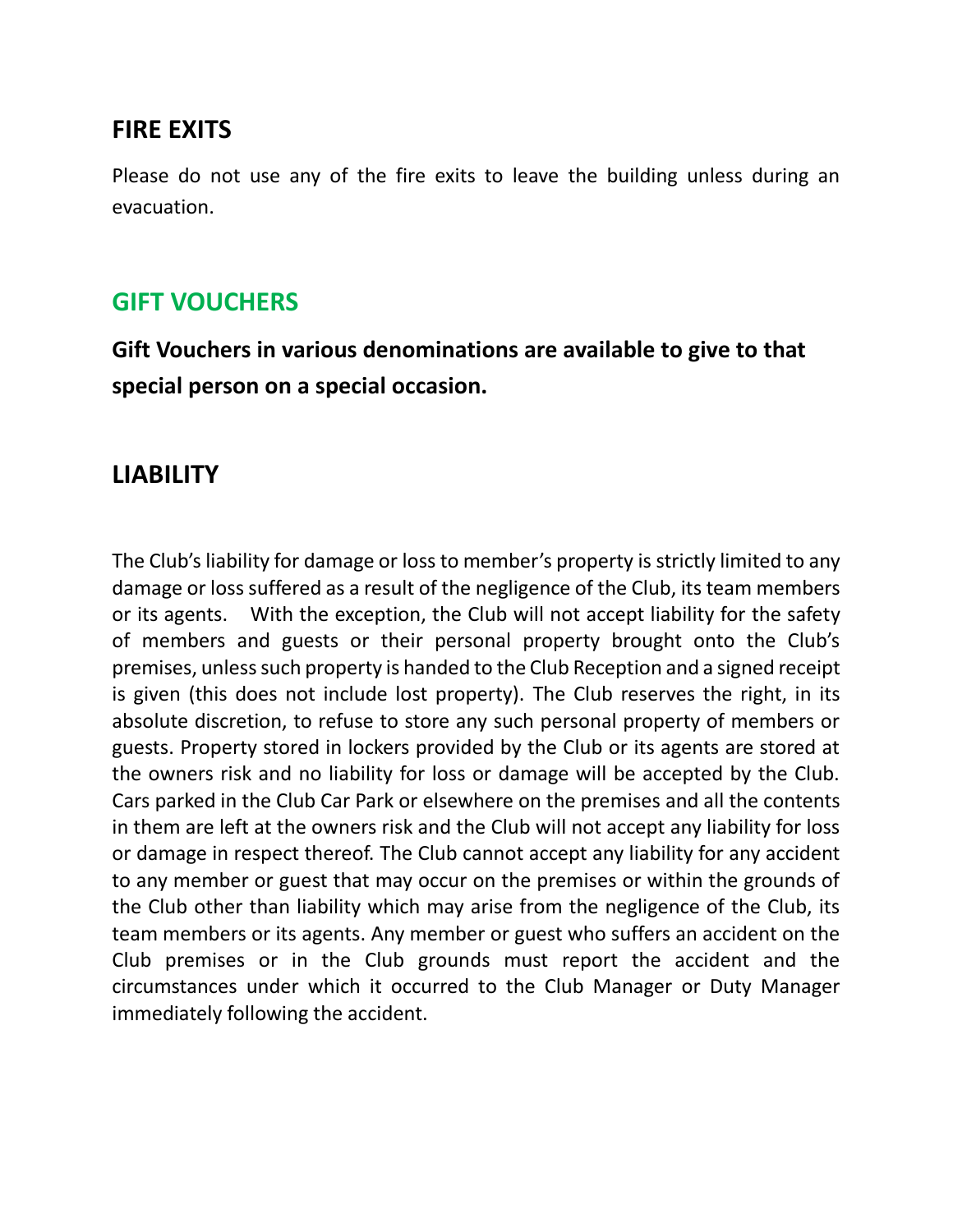## **THE OTHER FACILITIES**

The Club has a number of additional facilities which members and nonmembers can take advantage of.

**THE HAIR STUDIO at Acresfield offers members high quality service using the latest products and techniques from Wella including colour services. Neal & Wolf styling products and Olaplex.**

**THE SPA at Acresfield offers a wide variety of treatments and products such as Decleor face and body, Delilah make-up, HD Brows, LVL and Nouveau lashes.**

**Take time to relax and unwind in our relaxation suite before your treatment with our friendly approachable therapists.**

**All of our therapists have undertaken the latest training to ensure you receive the best quality treatments.** 

**As a member we offer you 10% discount on all the treatments you have in our friendly, professional Hair Studio & Spa.**

**THE BISTRO at Acresfield offers a wide variety of light refreshments. For example each day we have a freshly made soup, delicious sandwiches, paninis and wraps. Also, look out for our "Daily Special". For something lighter you can choose from various salads all of which are locally sourced.**

**In addition we offer large selection of speciality coffees and teas, freshly made smoothies, wine, speciality beers and a wide range of soft drinks.**

**The Bistro's friendly team look forward to serving you**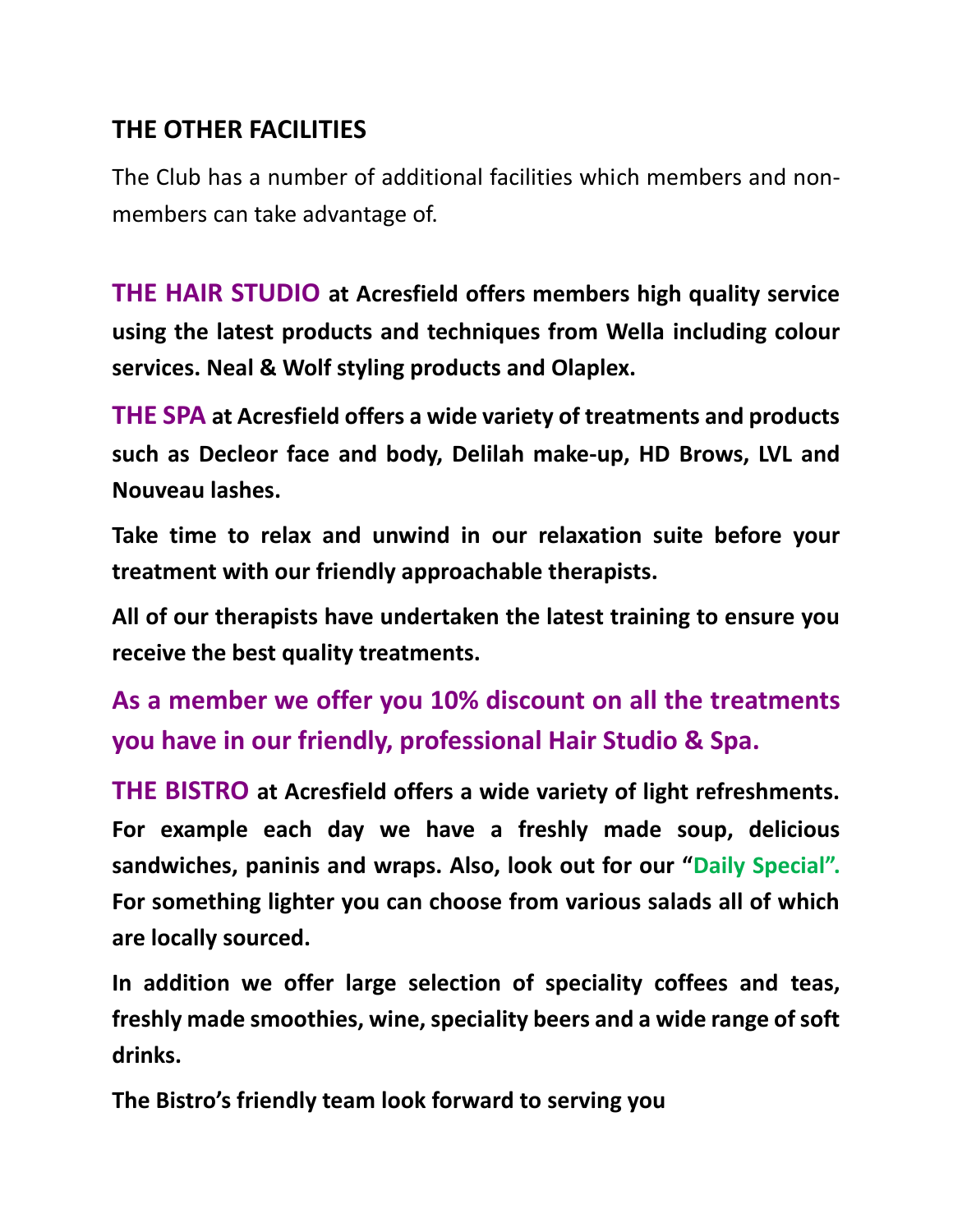## **CHILDREN'S SWIMMING POLICY**

We want everyone to have a great time in our swimming pool—every time! But we need to make sure that everyone is kept safe. Please read this policy carefully if you are bringing children to our pool and thank you for your co-operation and understanding.

The purpose of a children's admission policy is to help safeguard that group of pool users who historically are most at risk in the swimming pool. It is not intended to prevent children from having fun and enjoying the exercise and the socialising aspects of swimming and its benefits in health terms. Nor is it intended to make life difficult for parents/carers.

National guidance has been drawn up by the Institute of Sports and Recreational Management after extensive consultation with managers, parents and with other key organisations involved in swimming and child safety. By following the guidance, we can with the help of parents/carers ensure the wellbeing of our children.

**Any child under the age of 5 MUST be always accompanied in the pool by a competent adult at a ratio of 1 to 1. In the case of children between the ages of 5 and 12 they must be always supervised in the swimming pool by an adult — an adult can be responsible for a maximum of 2 children. This can be increased to three children if the third child is between the ages of 12 and 16. The ONLY exception to this rule is when a child is participating in an organised swimming lesson.**

Children may only use the swimming pool at "swim for all" and dedicated children's swimming sessions. Please refer to the pool timetable.

If a child vomits or soils within the pool a £75 charge may be enforced for cleaning. In any of these cases the swimming pool will have to be closed for a minimum period of 3 hours.

**CHILDREN'S SWIMMING TIMES : 9AM UNTIL 6PM MONDAY TO FRIDAY INCLUSIVE AND DURING OPENING HOURS ON A SATURDAY AND SUNDAY. THE ONLY VARIATION TO THIS IS WHEN THE POOL IS IN USE BY WATER BABIES.**